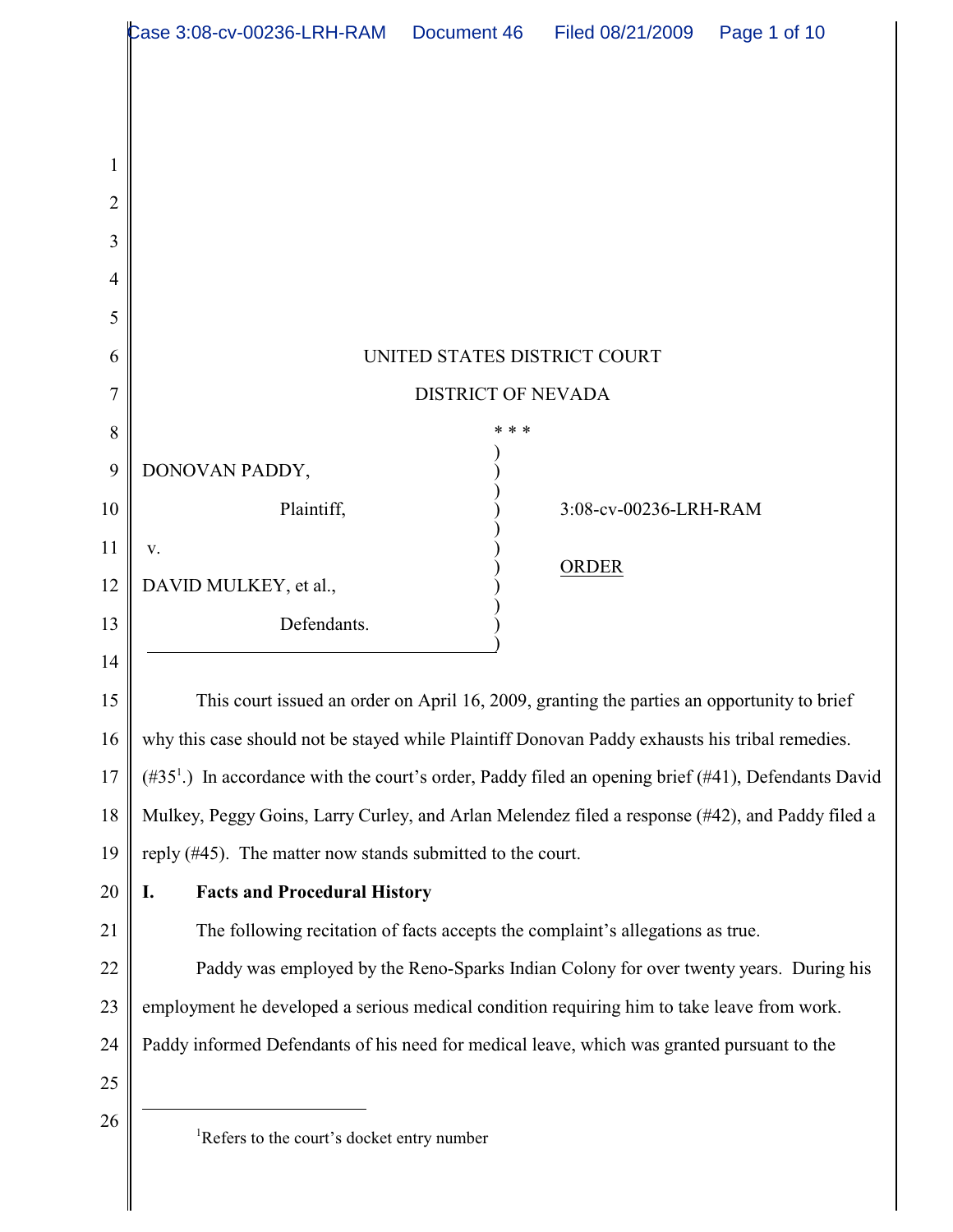1 2 Family Medical Leave Act ("FMLA"), 29 U.S.C. §§ 2601-2654.

3 4 5 6 7 8 9 Defendants Mulkey, Goins, and Curley fired Paddy for taking his leave. Paddy appealed this decision, but the same individuals who terminated Paddy also heard his appeal. Paddy alleges that these defendants placed themselves on his appeal committee to ensure his appeal would be denied. Moreover, Defendant Melendez met with Curley and Goins in order to interfere with Plaintiff's rights to file an appeal. Shortly after Paddy appealed the termination decision, he was informed that he would not be allowed any appeal. Paddy alleges Defendants' actions violate the FMLA, interfered with contractual relations or a prospective business advantage, and constitute a civil conspiracy.

10 11 12 13 14 15 Plaintiff originally filed suit in the Reno-Sparks Tribal Court for the Reno-Sparks Indian Colony. The tribal court complaint appears to arise out of the same set of facts as the present case. In contrast to the present complaint, however, Paddy named several entities as defendants, namely Reno-Sparks Indian Colony, the Reno-Sparks Indian Colony Public Works Department, the Reno-Sparks Indian Colony Tribal Council, and the Reno-Sparks Indian Colony Human Resource Department. On March 28, 2008, Paddy voluntarily dismissed his tribal court case.

16 17 18 19 20 21 22 23 After filing suit in this court on May 5, 2008, Defendants moved to dismiss on the basis that they are entitled to sovereign immunity as arms of a federally recognized Indian tribe. On April 16, 2009, this court, sua sponte, issued an order granting the parties an opportunity to brief why this case should not be stayed while Paddy exhausts his tribal remedies. This order was issued pursuant to the Ninth Circuit's instruction that "[a] district court has no discretion to relieve a litigant from the duty to exhaust tribal remedies prior to proceeding in federal court." *Allstate Indem. Co. v. Stump*, 191 F.3d 1071, 1073 (9th Cir. 1999). The court now turns to whether this case must be stayed while Paddy exhausts his tribal remedies.

24 ///

25

///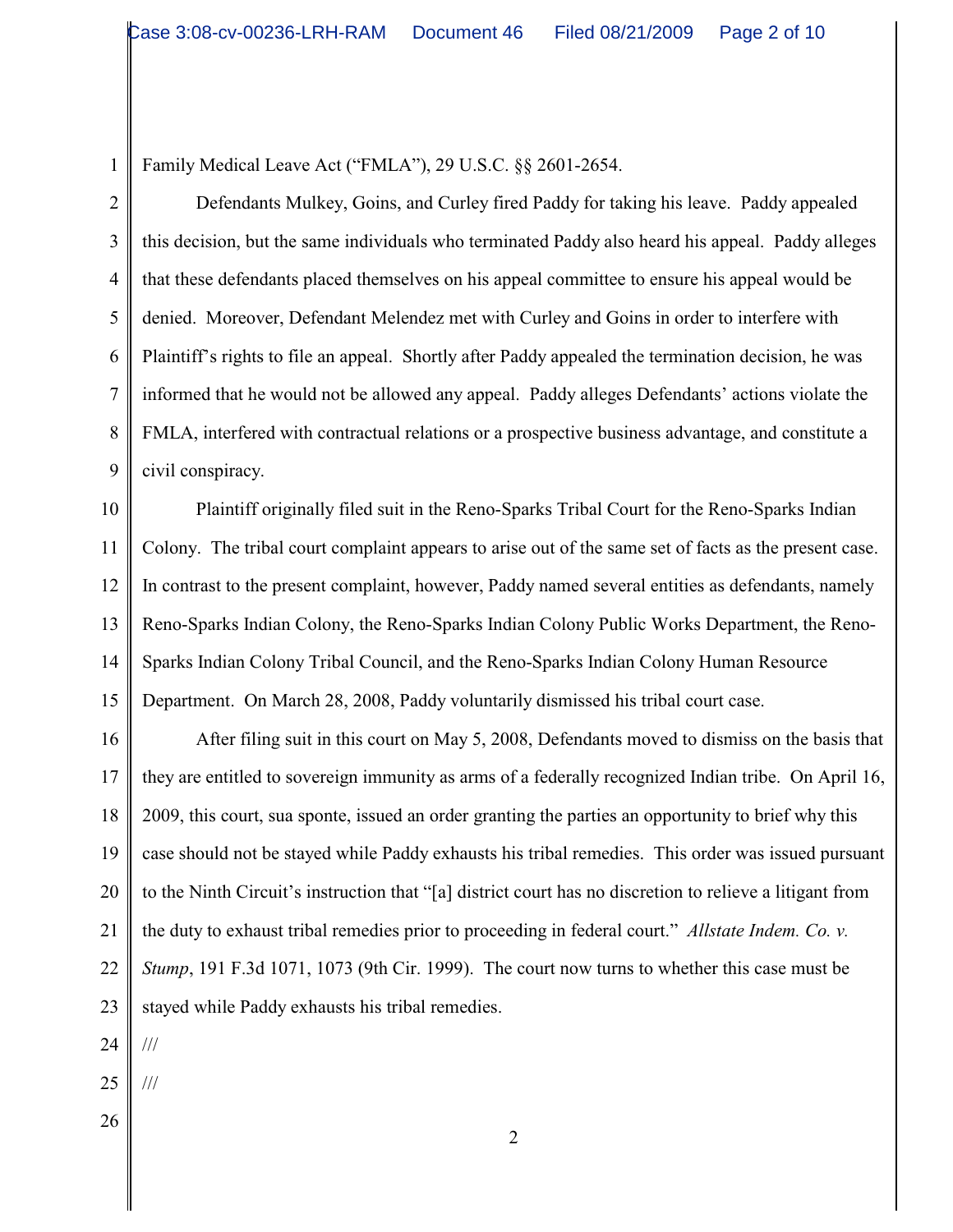1

2

3

4

5

6

7

## **II. Legal Standard**

"Ordinarily, so long as there is a colorable question whether a tribal court has subject matter jurisdiction, federal courts will stay or dismiss an action in federal court to permit a tribal court to determine in the first instance whether it has the power to exercise subject-matter jurisdiction in a civil dispute between Indians and non-Indians that arises on an Indian reservation." *Smith v. Kootenai Coll.*, 434 F.3d 1127, 1131 n.1 (9th Cir. 2006) (en banc) (*quoting Stock W. Corp. v. Taylor*, 964 F.2d 912, 919 (9th Cir. 1992)) (emphasis and internal quotation marks omitted).

8 9 10 11 12 13 14 15 16 17 18 "Tribal jurisdiction cases are not easily encapsulated, nor do they lend themselves to simplified analysis." *Phillip Morris USA, Inc. v. King Mountain Tobacco Co.*, 569 F.3d 932, 937 (9th Cir. 2009). Nevertheless, the Ninth Circuit has set forth a framework for deciding whether a plaintiff must exhaust his tribal remedies. First, a court looks to whether the party resisting tribal jurisdiction is a tribal member. *Id.* Under the "pathmarking" Supreme Court case *Montana v. United States*, "the inherent sovereign powers of an Indian tribe do not extend to the activities of nonmembers of the tribe." 450 U.S. 544, 565 (1981); *Elliot v. White Mountain Apache Tribal Court*, 566 F.3d 842, 848 (9th Cir. 2009). This restriction is subject to two exceptions first enunciated in *Montana*: "The first exception relates to nonmembers who enter consensual relationships with the tribe or its members; the second concerns activity that directly affects the tribe's political integrity, economic security, health, or welfare." *Id.* 

19 20 21 22 If neither of these exceptions is applicable, courts consider whether Congress has conferred tribal jurisdiction. *Id.* Finally, tribal jurisdiction is cabined by geography: "The jurisdiction of tribal courts does not extend beyond tribal boundaries." *Id.* (*citing Atkinson Trading Co. v. Shirley*, 532 U.S. 645, 657 n.12 (2001)).

**III. Discussion**

24 25 Turning first to the membership status of Paddy–the only party resisting tribal jurisdiction– no party has indicated Paddy is a tribal member; thus, the court must proceed to the next step of its

26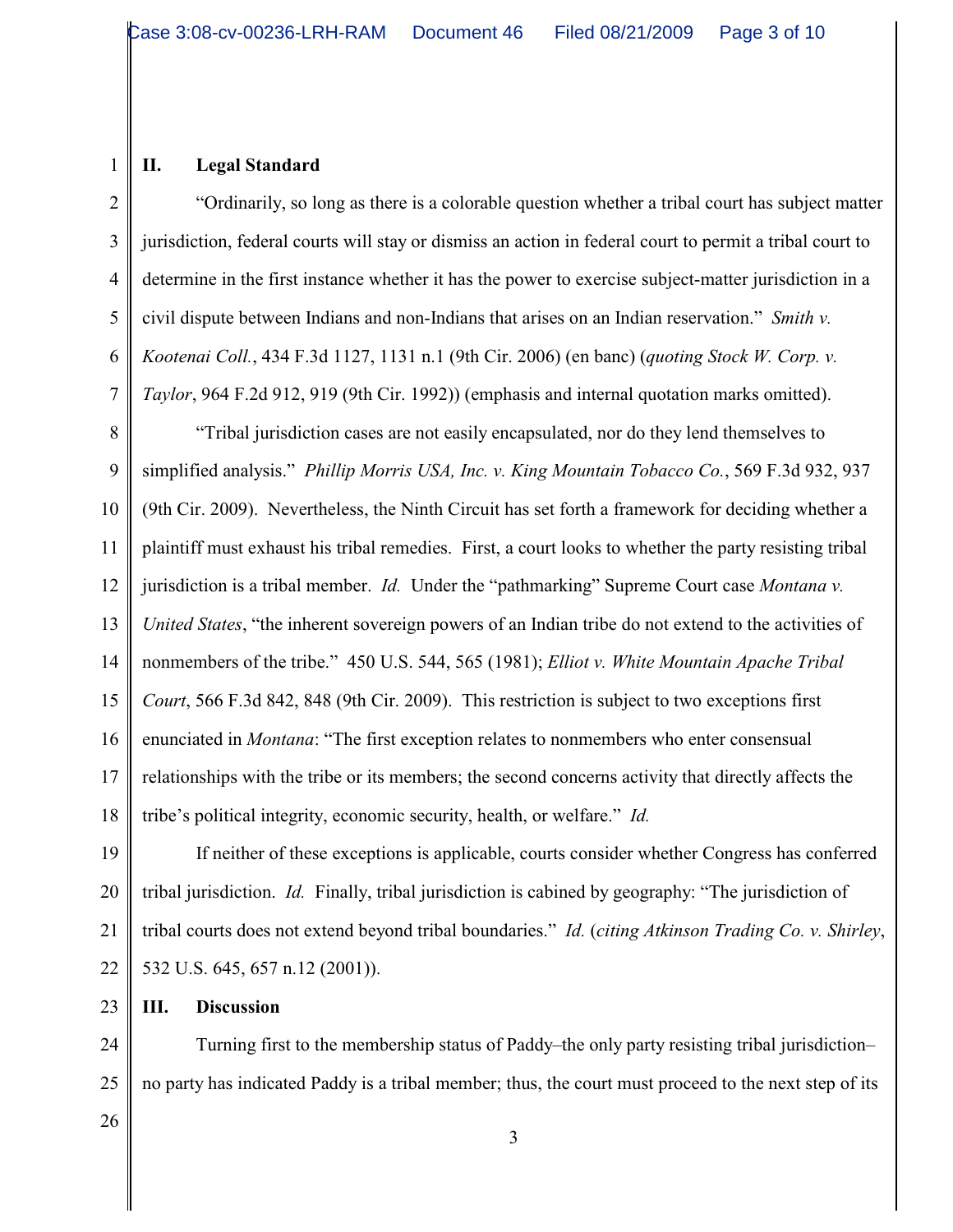2 analysis to decide whether a tribal court may assert jurisdiction over Paddy under either of the *Montana* exceptions.<sup>2</sup>

3 4 5 6 7 8 9 10 The first *Montana* exception allows a tribal court to exercise jurisdiction over a nonmember who enters a consensual relationship with the tribe or its members. *Id.* Paddy does not challenge Defendants' contention that he was in a consensual relationship with the tribe through his employment. Indeed, Paddy's complaint alleges that he "worked for the Reno-Sparks Indian Colony for over twenty (20) years." (Compl.  $(\#1) \P 2$ .) Under these facts, Paddy falls comfortably within the first *Montana* exception. *See also FMC v. Shoshone-Bannock Tribes*, 905 F.2d 1311, 1315 (9th Cir. 1990) (finding a consensual relationship under the first *Montana* exception based in part on a nontribal business's employment of tribal employees).

11 12 13 14 15 16 17 18 19 20 Paddy's primary challenge to tribal exhaustion is his contention that Congress explicitly divested tribal courts of jurisdiction to hear cases under the FMLA. As a preliminary matter, the court notes that Paddy's position appears foreclosed by *Sharber v. Spirit Mountain Gaming Inc.*, where the Ninth Circuit found, "The district court did not err in concluding that tribal courts should have the first opportunity to determine whether they have jurisdiction to hear actions based on the Family and Medical Leave Act." 343 F.3d 974, 975 (9th Cir. 2003) (per curiam). As such, the Ninth Circuit has implicitly held that tribal exhaustion may be ordered in FMLA cases. Nevertheless, this court acknowledges *Sharber* was a brief per curiam opinion with little analysis and no discussion of the case's facts. The court will therefore provide a more thorough analysis of Paddy's challenge to tribal court jurisdiction.

1

21

<sup>22</sup> 23 24 25 26 <sup>2</sup>Paddy contends for the first time in his reply that "[t]here is . . . no proof as to whether the individual 2 defendants are in fact members of the Reno-Sparks Indian Colony." (Reply (#45) at 7:11-13.) Although defendants' membership status may raise additional questions as to tribal jurisdiction, *but see Atwood v. Fort Peck Tribal Court Assiniboine*, 513 F.3d 943, 945 n.1, 948 (9th Cir. 2008) (finding colorable tribal jurisdiction when the plaintiff was not a tribal member and the defendant's tribal status was "not entirely clear"), Paddy has not disputed Defendants' contention that "this case involves **tribal defendants** being sued for events that took place on tribal lands by a plaintiff who chose to work under the employ of the tribe." (Resp. (#42) at 7:1- 3) (emphasis in original). Paddy's contention that "there is no proof" is insufficient to put defendants' tribal status at issue particularly when raised for first time in his reply.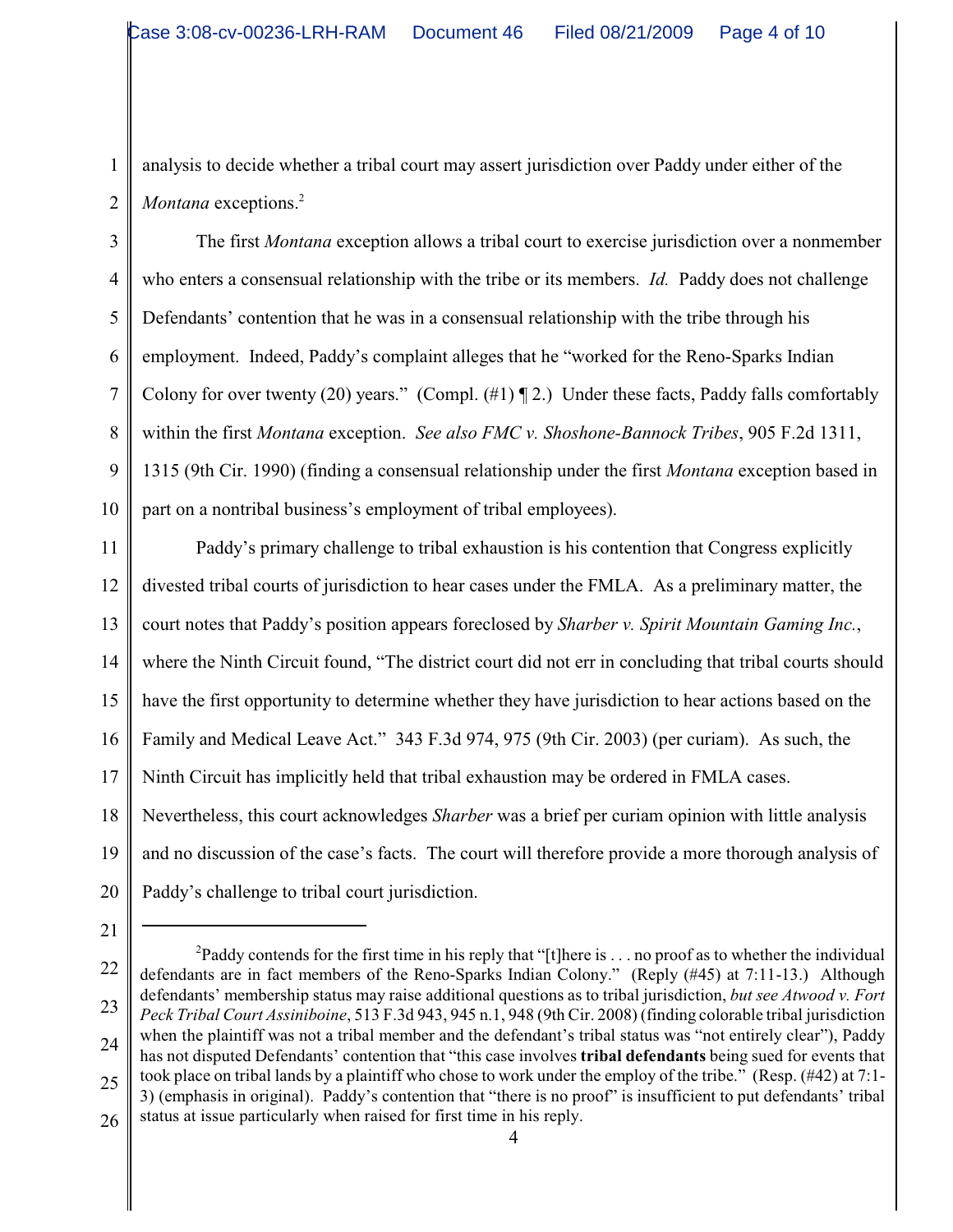1 2 3 4 5 6 7 8 9 10 In *Strate v. A-1 Contractors*, the Supreme Court recognized exceptions to the rule that a federal court should stay its hand until after a tribal court has had a full opportunity to determine its own jurisdiction. 520 U.S. 438, 449 & n.7 (1997). There, a car accident took place on a public highway maintained by North Dakota under a federally granted right-of-way over Indian reservation land. *Id.* at 442. The plaintiff brought suit against the other driver and the driver's employer, neither of which was a tribal member. *Id.* at 443. The Court concluded that a tribal court did not have jurisdiction over the case because the party resisting tribal jurisdiction was not a tribal member, and the case arose on nontribal land. *See id.* at 453-56. Moreover, no *Montana* exception brought the case within the tribe's inherent sovereignty, and no congressional grant vested the tribal court with jurisdiction. *See id.* at 456-59.

11 12 13 14 15 16 17 18 19 20 21 22 23 24 Turning to whether the plaintiff should nonetheless have been required to exhaust her tribal remedies, the *Strate* Court recognized that "exhaustion is not an unyielding requirement: We do not suggest that exhaustion would be required where an assertion of tribal jurisdiction 'is motivated by a desire to harass or is conducted in bad faith,' or where the action is patently violative of express jurisdictional prohibitions, or where exhaustion would be futile because of the lack of an adequate opportunity to challenge the court's jurisdiction." *Id.* at 449 n.7 (*quoting Nat'l Farmers Union Ins. Co. v. Crow Tribe of Indians*, 471 U.S. 845, 856 n.21 (1985)) (internal quotation marks omitted). Notably, the Court also recognized a new exception to tribal exhaustion: "When . . . it is plain that no federal grant provides for tribal governance of nonmembers' conduct on land covered by *Montana*'s main rule, it will be equally evident that tribal courts lack adjudicatory authority over disputes arising from such conduct." *Id.* at 459 n.14. Therefore, the Court found, "when tribal-court jurisdiction over an action such as this one is challenged in federal court, the otherwise applicable exhaustion requirement must give way, for it would serve no purpose other than delay." *Id.* (citation omitted).

25

In *Nevada v. Hicks*, 533 U.S. 353 (2001), the Supreme Court extended the new *Strate*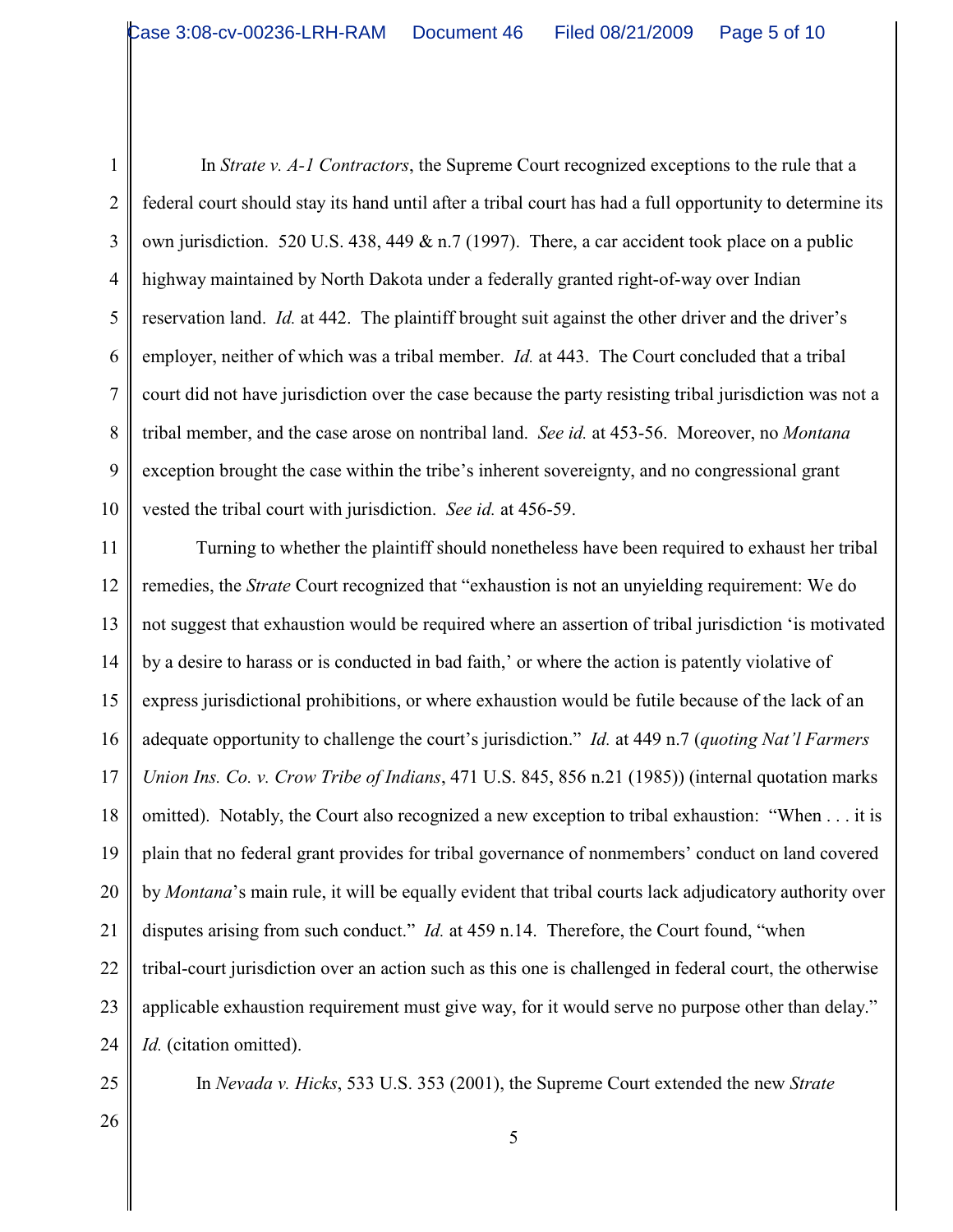4 5 6 7 8 exception to a tribal member's claims under 42 U.S.C. § 1983. The tribal member alleged state law enforcement officials violated his constitutional rights while executing a search warrant at his home, which was on tribal land. *Id.* at 356-57. The plaintiff initially brought suit in tribal court, but the state officials filed an action in district court seeking a declaratory judgment that the tribal court lacked jurisdiction. *Id.* at 357. The district court and the Ninth Circuit both declined to find the tribal court lacked jurisdiction. *Id.* Granting the defendants' petition for writ of certiorari, the Supreme Court held that tribes do not have inherent sovereignty to adjudicate state officers executing a search warrant related to the off-reservation violation of state law. *See id.* at 364.

9 10 11 12 13 14 15 16 17 18 After determining the tribal court lacked jurisdiction under *Montana,* the *Hicks* Court also concluded Congress did not confer tribal jurisdiction over the case. *See id.* at 366-69. The Court, however, did not end its analysis there but proceeded to consider whether tribal courts can entertain §1983 cases at all. *See id.* The Court found that tribal court jurisdiction would create serious anomalies because the general federal question removal statute, 28 U.S.C. § 1441, refers only to removal from state court. *Id.* at 368. Under this abstraction, the Court observed, defendants in tribal court would inexplicably lack the removal right enjoyed by state court § 1983 defendants. *Id.* Deeming this scenario untenable, the Court found tribal courts cannot entertain § 1983 suits. *See id.* at 368-69. Turning then to the issue of tribal exhaustion, the court found exhaustion unnecessary because it would "would serve no purpose other than delay." *Id.* at 369.

19 20 21 22 23 24 25 Relying on the *Hicks* holding that tribal courts lack jurisdiction over § 1983 claims, Paddy argues tribal courts similarly lack jurisdiction over FMLA actions, and therefore this court should not require tribal exhaustion. In particular, Paddy points to the FMLA civil enforcement provision, which states, "An action to recover . . . damages or equitable relief . . . may be maintained . . . in any Federal or State court of competent jurisdiction . . . ." 29 U.S.C. § 2617(a)(2). Based upon this provision, Paddy argues that tribal courts lack jurisdiction over FMLA actions because the statute speaks only of enforcement actions in "any Federal or State court of competent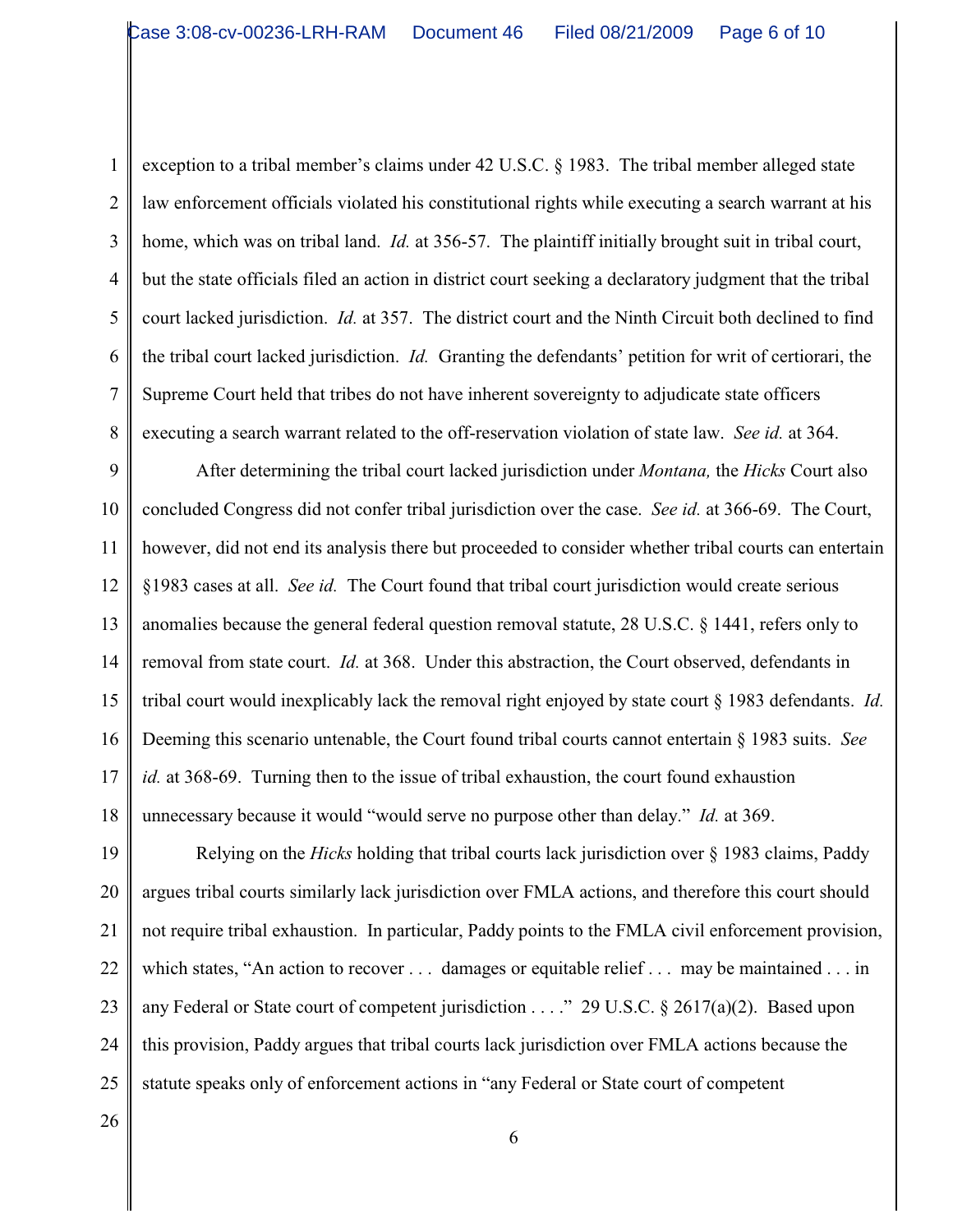jurisdiction." Accordingly, Paddy argues, no tribal exhaustion is warranted here.

2 3 4 5 6 7 8 9 10 11 12 13 The court disagrees with Paddy for several reasons. First, *Hicks* did not purport to overrule the Supreme Court's precedents establishing that a plaintiff must exhaust his tribal remedies even if tribal jurisdiction is not conclusively established.<sup>3</sup> The only arguably new exhaustion exception announced in *Hicks* was its application of the *Strate* exception that exhaustion is unnecessary "[w]hen . . . it is plain that no federal grant provides for tribal governance of nonmembers' conduct on land covered by *Montana*'s main rule, so the exhaustion requirement would serve no purpose other than delay." *Hicks*, 533 U.S. at 369 (internal quotation marks omitted). Employing this exception, the *Hicks* Court concluded, "Though this exception too is technically inapplicable, the reasoning behind it is not. Since it is clear, as we have discussed, that tribal courts lack jurisdiction over state officials for causes of action relating to their performance of official duties, adherence to the tribal exhaustion requirement in such cases 'would serve no purpose other than delay,' and is therefore unnecessary." *Id.* at 369.

14 15 16 17 18 19 20 21 22 The Court's reasoning in *Hicks* is notable because it makes no effort to overrule the exhaustion exception most relevant to this case, that is, "where the action is patently violative of express jurisdictional prohibitions." *See id.* In this case, allowing a tribal court to consider its jurisdiction under the FMLA would not be patently violative of 29 U.S.C.  $\S$  2617(a)(2)'s civil enforcement provision that "[a]n action to recover . . . damages or equitable relief . . . may be maintained . . . in any Federal or State court of competent jurisdiction." As evidenced by its text, § 2617(a)(2) does not use mandatory language such as "must" or "shall" when providing for state and federal jurisdiction but instead uses the permissive "may." The court therefore cannot say tribal jurisdiction would be patently violate of express jurisdictional prohibitions, nor–as stated by

23

1

24 25 26 <sup>3</sup>See Nat'l Farmers Union Ins. Co. v. Crow Tribe of Indians, 471 U.S. 845, 856 (1985) (holding that a tribal court should be given the first opportunity to evaluate the factual and legal bases for a challenge to its jurisdiction); *Iowa Mut. Ins. Co. v. LaPlante*, 480 U.S. 9, 16 (1987) ("[F]ederal policy supporting tribal self-government directs a federal court to stay its hand in order to give the tribal court a 'full opportunity to determine its own jurisdiction.'").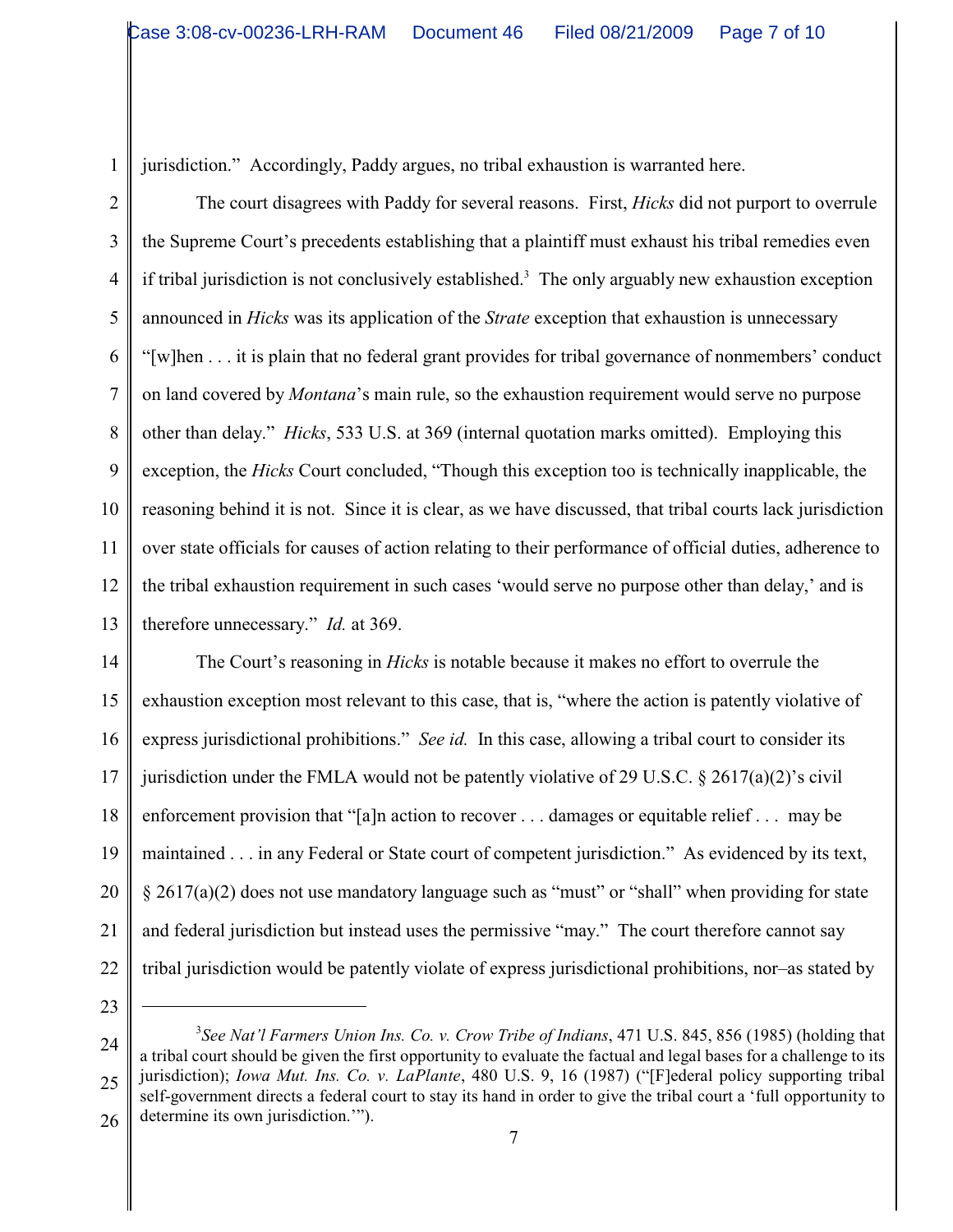Hicks-is it "plain" that tribal courts lack jurisdiction over this dispute.<sup>4</sup> See also Elliot v. White *Mountain Apache Tribal Court*, 566 F.3d 842, 848 (9th Cir. 2009) (requiring exhaustion if tribal jurisdiction is colorable or plausible).

4 5 6 7 8 9 10 11 12 13 14 15 Moreover, the Ninth Circuit has not construed *Hicks* to require a conclusive ruling on tribal jurisdiction. In *Boozer v. Wilder*, the Ninth Circuit considered whether a tribal court should have the first opportunity to determine its jurisdiction under 25 U.S.C. § 1911(a), the Indian Child Welfare Act. 381 F.3d 931 (9th Cir. 2004). Subsection 1911(a) provides that "[a]n Indian tribe shall have jurisdiction exclusive as to any State over any child custody proceeding involving an Indian child who resides or is domiciled within the reservation of such tribe . . . ." The plaintiff in *Boozer* filed suit in federal court seeking a declaratory judgment that a tribal court did not have jurisdiction to adjudicate his child's custody because the child was not domiciled on the reservation. *Id.* at 935. The Ninth Circuit concluded the plaintiff had to exhaust his tribal remedies because, among other reasons, it was not "frivolous" to maintain that the child resided on the reservation. *Id.* at 935 n.3. Thus, even post-*Hicks*, the Ninth Circuit has declined to make a final determination of a tribal court's jurisdiction when deciding the issue of exhaustion.

16 17 18 19 20 21 22 23 Although the above analysis demonstrates that this case must be stayed, the court will address a few of Paddy's additional arguments in opposition to exhaustion. First, Paddy contends that tribal court jurisdiction is not colorable because Defendants have not cited tribal law establishing personal and subject-matter jurisdiction over this matter. The court disagrees that such a showing is necessary to demonstrate colorable tribal jurisdiction. While the Ninth Circuit has mentioned tribal law concerning personal and subject-matter jurisdiction, *see Smith v. Salish Kootenai Coll.*, 434 F.3d 1127, 1140 n.7 (9th Cir. 2006) (en banc); *Stock W. Corp. v. Confederated Tribes of the Colville Reservation*, 873 F.2d 1221, 1228 n.17 (9th Cir. 1989), this court is aware of

24

1

2

<sup>25</sup> 26 The court also notes that tribal courts generally have jurisdiction to adjudicate federal statutes. *See* <sup>4</sup> *El Paso Natural Gas Co. v. Neztsosie*, 526 U.S. 473, 485 n.7 (1999) ("Under normal circumstances, tribal courts, like state courts, can and do decide questions of federal law . . . .").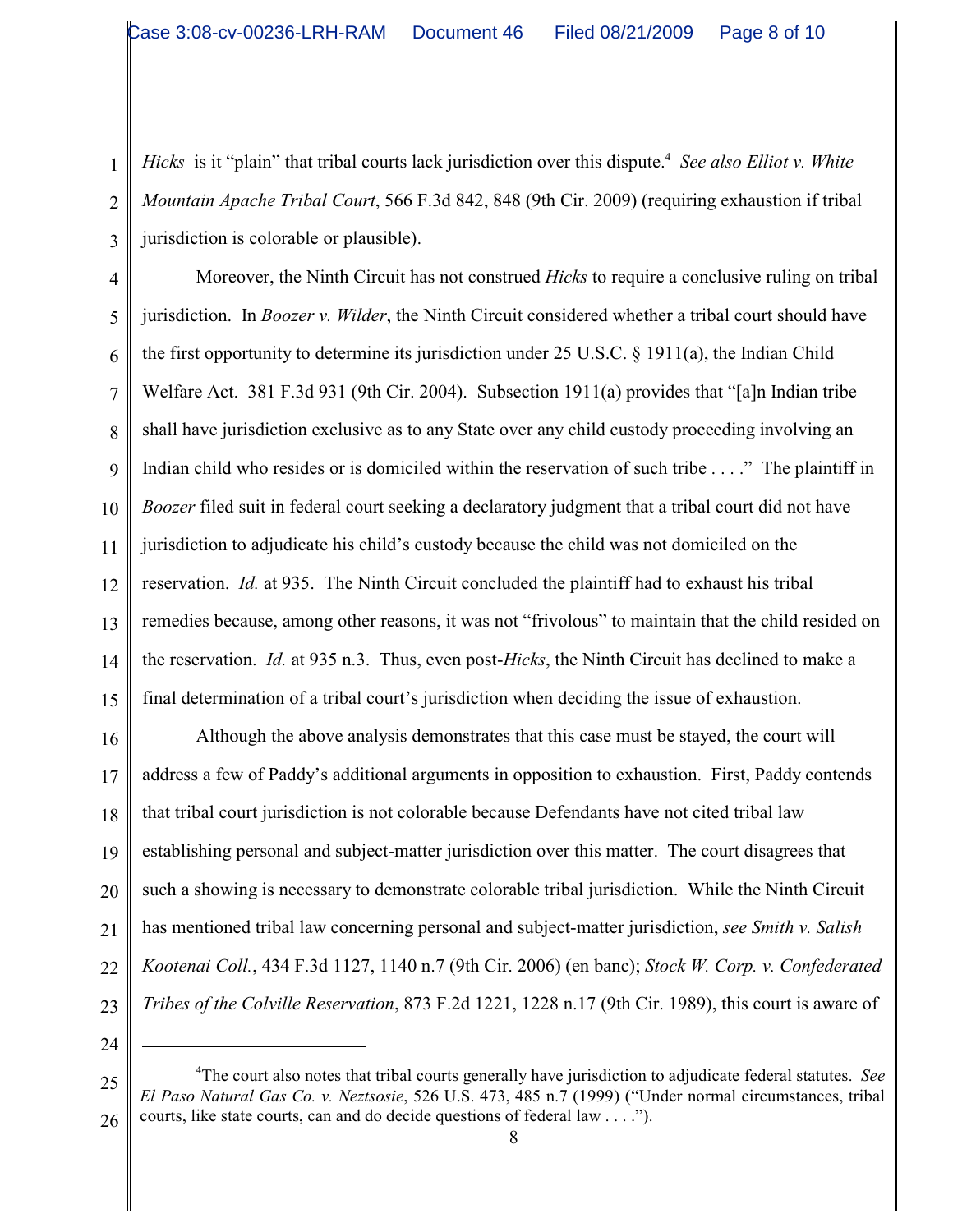no authority requiring the application of tribal law to show colorable tribal jurisdiction. *Cf. Elliot v. White Mountain Apache Tribal Court*, 566 F.3d 842 (9th Cir. 2009) (ordering exhaustion without any mention of tribal law).

4 5 6 7 8 9 10 11 12 Furthermore, it is not entirely clear whether the Ninth Circuit requires a showing of personal jurisdiction even if raised by the party resisting tribal exhaustion. *See Allstate Indem. Co. v. Stump*, 191 F.3d 1071, 1075-76 (9th Cir. 1999) (discussing personal jurisdiction without indicating its relationship to colorable tribal jurisdiction). Nonetheless, even if required, the face of Paddy's complaint presents at least a colorable case of tribal personal jurisdiction, as this action arises out of Paddy's employment relationship with the Reno-Sparks Indian Colony. *See Ciena Corp. v. Jarrad*, 203 F.3d 312, 317-18 (4th Cir. 2000) (finding personal jurisdiction over a defendant-employee in the state of her former employer's headquarters when the lawsuit arose from their employment relationship).

13 14 15 Last, the court rejects Paddy's assertion that Defendants have exhibited bad faith in seeking tribal exhaustion. The matter of exhaustion was raised sua sponte. The court cannot impute improper motives to Defendants based upon their conformance to the court's briefing order

16 **IV. Conclusion**

17 18 19 Paddy's employment relationship with the Reno-Sparks Indian Colony creates colorable jurisdiction in the Reno-Sparks Tribal Court for the Reno-Sparks Indian Colony. Principles of comity therefore require the court to stay this action while Paddy exhausts his tribal remedies.

20

///

1

2

3

- 21 ///
- 22 ///
- 23 ///
- 24 ///

///

- 25
- 26